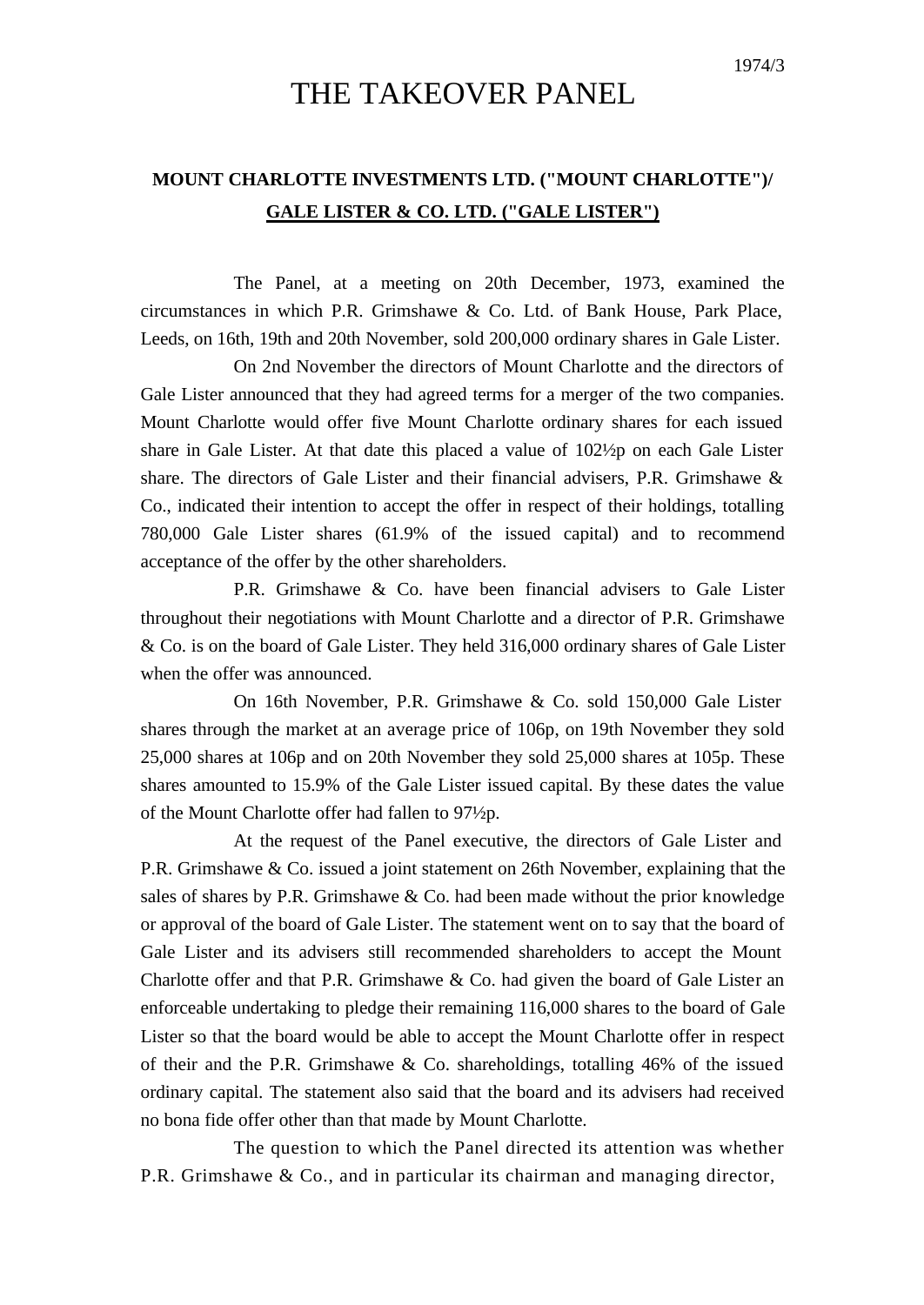Mr. Peter R. Grimshawe, A.C.A., had failed in their duty as financial advisersto Gale Lister in selling shares in the market on  $16<sup>th</sup>$ , 19th and 20th November. General Principle 1 of the Code states that persons engaged in take-over or merger transactions should observe the spirit as well as the precise wording of the General Principles and ensuing Rules. General Principle 3 insists that, in the course of a take-over or merger, no relevant information should be withheld from shareholders.

A director of P.R. Grimshawe & Co. informed Mr. James of Henry Ansbacher & Co. Ltd. (the financial advisers to Mount Charlotte) on the afternoon of 16th November of the sale of shares on that day. Mr. James informed Mr. P.D. Silverstone, the chairman of Gale Lister, who wrote on the same day to P.R. Grimshawe  $\&$  Co. saying that he was at a loss to understand the sale and asking for an explanation. Mr. Grimshawe replied, on 20th November, that the joint statement of 2nd November was no more than an expression of intention at that time, that other shareholders could equally have sold in the market and that there was a distinction between merchant banking advice in a situation and any action taken by the merchant bank in respect of its own shareholding. He said that he still regarded the Mount Charlotte offer as attractive and it had the backing and recommendation of his company.

The matter was reported to the Panel executive. At a meeting with the Director General on 29th November, Mr. Grimshawe said that his company's action helped the shareholders of Gale Lister, since the shares he sold might have come into the possession of someone who would make a better offer than Mount Charlotte were making. On the subject of giving information about the sale, he said that he assumed that his stockbroker would make any necessary reports and that a non-executive director of Gale Lister, with whom he was in touch, might have guessed that he was selling some of the shares. Mr. Grimshawe said that he was unable to understand in what way he might be regarded as having broken any provision of the Code.

Mr. Grimshawe was informed by letter dated 5th December that in the opinion of the Panel executive the sales by his company constituted a breach of General Principles 1 and 3 of the Code and he was invited to meet the full Panel on 13th December. He replied that he was unable to come on that date and again said he was unable to understand how he had breached the Code. The Panel executive then invited him to suggest two alternative dates before Christmas when he could attend a meeting of the full Panel and informed him that if no other date was so suggested by him the Panel would meet to consider the matter on 20th December. Mr. Grimshawe did not suggest any date and did not attend the Panel meeting on 20th December.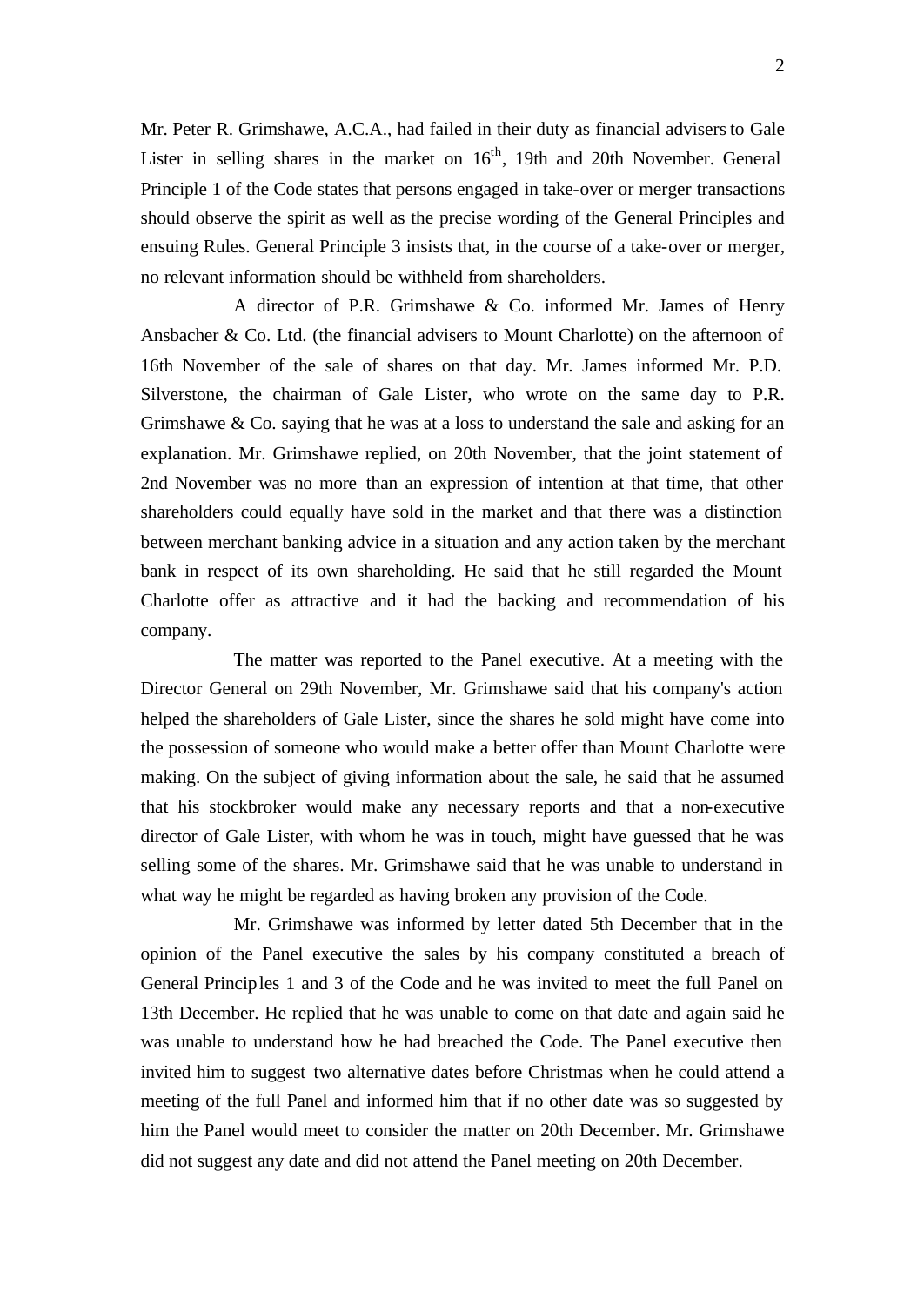The Panel proceeded to consider the whole matter in the light of Mr. Grimshawe's oral explanation to the Panel executive and the comprehensive letter from Mr. Grimshawe to Mr. Silverstone dated 20th November which was handed to the Panel at the hearing. The Panel decided, however, that before formulating any conclusions it would give Mr. Grimshawe one further opportunity of making in writing or orally any additional observations which he might wish the Panel to consider and that it would re-convene at 2.30 p.m. on 4th January.

Mr. Grimshawe was informed in a letter dated 21st December of the Panel's provisional findings of fact as set out above and invited him to attend the meeting on 4th January. Mr. Grimshawe did not choose to accept this final invitation to appear before the Panel. Instead he replied on the 28th December informing the Panel that he had that day received the letter of the 21st December and saying -

"...In view of the present difficulties in travelling to and from London, and because of the Christmas and New Year holidays, I am writing to you with these observations rather than attending the meeting (I have several visitors in my office from London on 4th January, and it would be very difficult to cancel these appointments at this late date), but will be happy to attend any future meeting should you so wish ... "

In all the circumstances the Panel did not feel called upon to make any further adjournment to meet his convenience. Nor did his letter enable the Panel to take a more favourable view of Mr. Grimshawe's conduct. His attitude was explained in the following paragraphs -

"General Principle 1 requires the spirit of the Code as well as the Rules to be observed. The spirit can only be inferred from the specific rules and it is, therefore, necessary to consider whether any rule has been broken. The only relevant rule is Rule 31, which specifically states that parties to a take-over negotiation are free to deal provided that they notify. Rule 31 says that we can sell and, therefore, the general spirit must allow us to sell freely. We have not, therefore, broken the Letter of the Code and cannot be said to have broken the Spirit in that respect.

At the meeting with Mount Charlotte and Mr. D. Silverstone on 2nd November, as mentioned in my letter to Silverstone of 20th November, I requested a cash alternative. When Mount Charlotte declined to make a cash alternative available, I stated that I would feel free to deal in Gale Lister shares at any time. At the meeting I also offered Mount Charlotte 14.9 per cent of the Gale Lister share capital from our shareholding at the offer price of 97 $\frac{1}{2}$  net, but this offer was also declined.

It was, therefore, obvious to all concerned that the statement in the press announcement of 2nd November, that it was our present intention to accept in respect of our shareholding, was one that could change in the future.

General Principle 3 concerns the requirement to provide shareholders with sufficient information and that the parties to a bid must not withhold anything. I cannot see any good reason why we should be expected to make any announcement of our intention to sell prior to the actual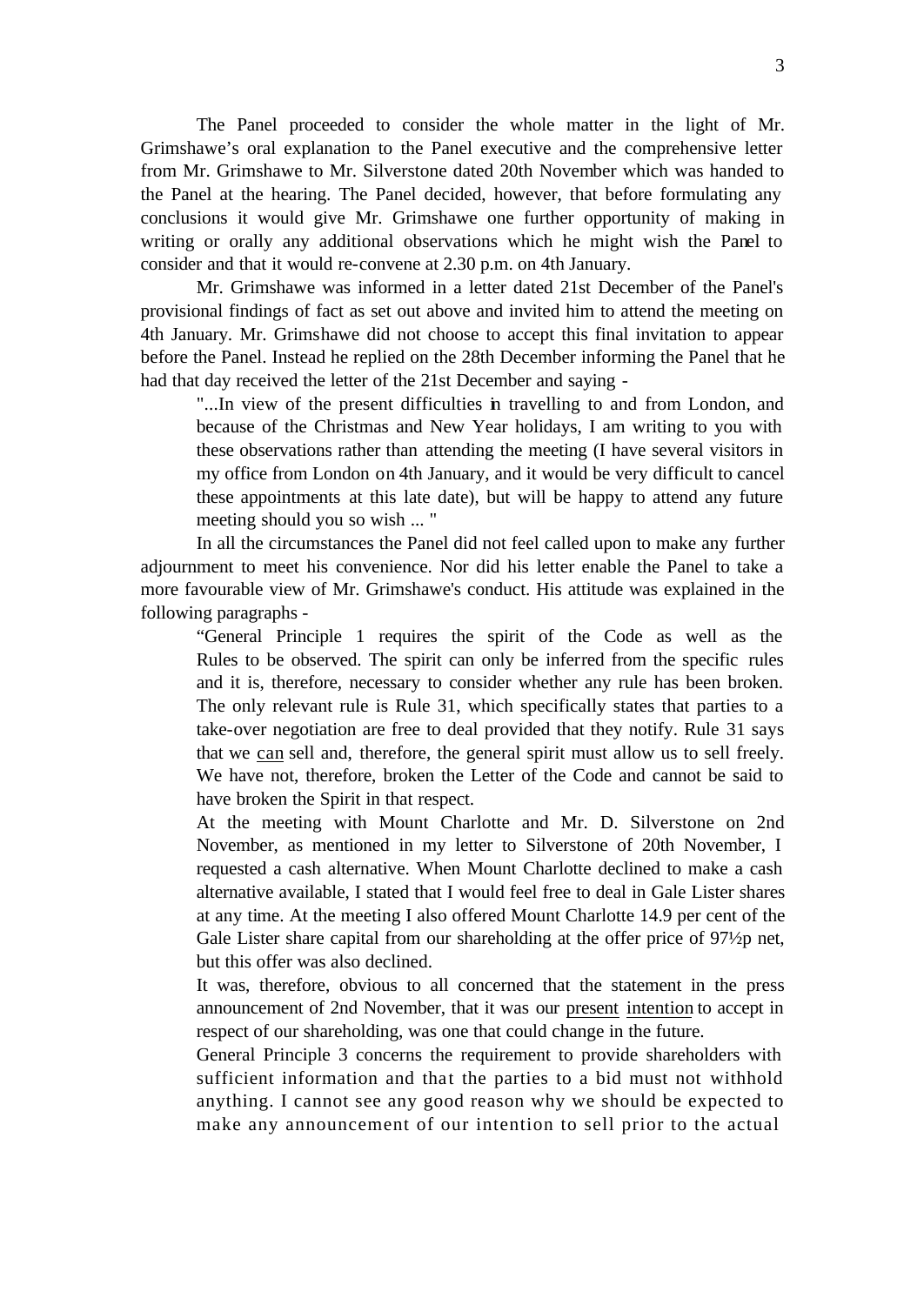sales. First, if we did so it would almost certainly affect the price. Secondly, we used no information which was not freely available to others; we merely availed ourselves of the vagaries of the Market which was equally open to others. Thirdly, we did this, as we have already stated, in the hope that it may "flush out" a possible alternative bidder since our action would cause such a bidder in the Market to have to pay at that price. Fourthly, our action has not prejudiced the bid in any way; it can still go ahead with a large majority in favour despite our sales. Fifthly, where is the mischief to prejudice shareholders when none have been adversely affected? Finally, I repeat that our intention on 2nd November was a present intention which later altered. We have consistently refused to permit a "shut-out" offer and the Panel later refused to allow us to do so anyway."

We have set out Mr.Grimshawe's views as expressed to Mr. Silverstone and to the Director General and in the above-mentioned letter in some detail since he did not choose to appear in person before us. This we regret but we are bound to say that we are satisfied that the facts as set out in the preceding paragraphs of this report as based on the evidence of Mr. Silverstone and the Director General and confirmed by the documents are correct and that we are quite unable to accept the, in some respects, rather different version given by Mr. Grimshawe.

The account which he gives of the meeting on 2nd November is quite inconsistent with the joint statement issued on that day by Gale Lister and P.R. Grimshawe  $\&$  Co. in which he concurred, or with the letter which Mr. Silverstone wrote on 16th November. It was quite clearly not obvious to all concerned that the joint statement issued on 2nd November was merely an expression of present intention which could be varied in the future.

The statement did not, it is true, represent an irrevocable commitment. It was taken as an expression of intention in the absence of a better offer. No better offer was in fact made. The statement was expressed in terms of the whole of the holdings of the directors of Gale Lister and of P.R. Grimshawe & Co. As long as the statement remained unqualified Mount Charlotte, the directors of Gale Lister, and indeed the shareholders of Gale Lister, were entitled to expect that it would be honoured. The Panel rejects emphatically the contention made by Mr. Grimshawe that there is a distinction between merchant banking advice in a situation and any action taken by the merchant bank in respect of its own shareholding so that Mr. Grimshawe could divorce the advice given to shareholders to accept the Mount Charlotte offer from the handling of shares hold by his company which he had pledged to the offer in the statement issued to shareholders. This contention is entirely contrary to the accepted principles on which merchant bank advisory services are conducted.